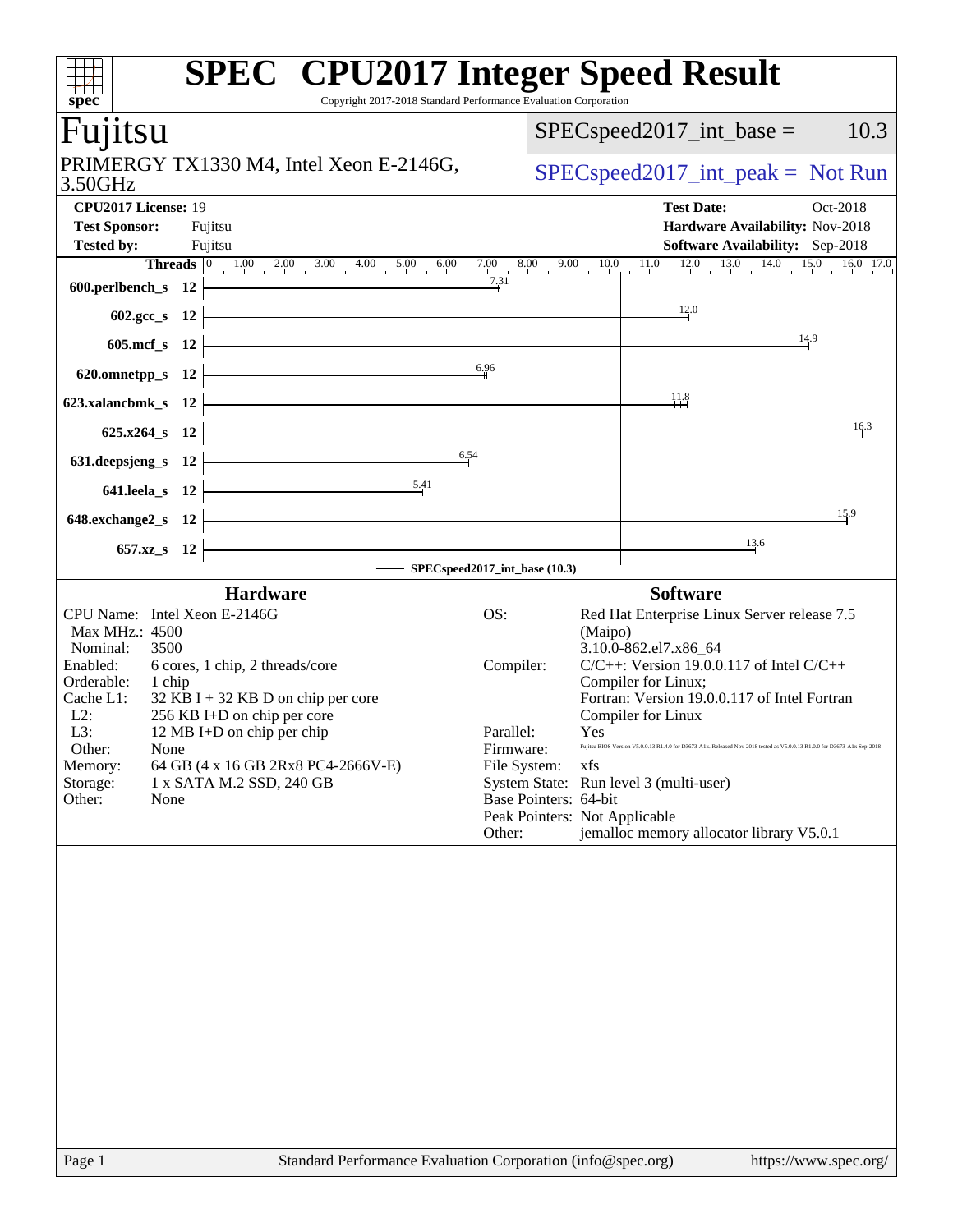Copyright 2017-2018 Standard Performance Evaluation Corporation

#### Fujitsu

### PRIMERGY TX1330 M4, Intel Xeon E-2146G,  $\vert$  [SPECspeed2017\\_int\\_peak =](http://www.spec.org/auto/cpu2017/Docs/result-fields.html#SPECspeed2017intpeak) Not Run

 $SPEC speed2017\_int\_base = 10.3$ 

#### 3.50GHz

**[CPU2017 License:](http://www.spec.org/auto/cpu2017/Docs/result-fields.html#CPU2017License)** 19 **[Test Date:](http://www.spec.org/auto/cpu2017/Docs/result-fields.html#TestDate)** Oct-2018 **[Test Sponsor:](http://www.spec.org/auto/cpu2017/Docs/result-fields.html#TestSponsor)** Fujitsu **[Hardware Availability:](http://www.spec.org/auto/cpu2017/Docs/result-fields.html#HardwareAvailability)** Nov-2018

**[Tested by:](http://www.spec.org/auto/cpu2017/Docs/result-fields.html#Testedby)** Fujitsu **[Software Availability:](http://www.spec.org/auto/cpu2017/Docs/result-fields.html#SoftwareAvailability)** Sep-2018

## **[Results Table](http://www.spec.org/auto/cpu2017/Docs/result-fields.html#ResultsTable)**

|                             | <b>Base</b>    |                |       |                |             |                | <b>Peak</b> |                |                |              |                |              |                |              |
|-----------------------------|----------------|----------------|-------|----------------|-------------|----------------|-------------|----------------|----------------|--------------|----------------|--------------|----------------|--------------|
| <b>Benchmark</b>            | <b>Threads</b> | <b>Seconds</b> | Ratio | <b>Seconds</b> | Ratio       | <b>Seconds</b> | Ratio       | <b>Threads</b> | <b>Seconds</b> | <b>Ratio</b> | <b>Seconds</b> | <b>Ratio</b> | <b>Seconds</b> | <b>Ratio</b> |
| $600.$ perlbench_s          | 12             | 244            | 7.27  | 243            | 7.31        | 243            | 7.31        |                |                |              |                |              |                |              |
| $602.\text{gcc}\_\text{s}$  | 12             | 333            | 12.0  | 333            | <b>12.0</b> | 333            | 12.0        |                |                |              |                |              |                |              |
| $605$ .mcf s                | 12             | 317            | 14.9  | 316            | 14.9        | 317            | 14.9        |                |                |              |                |              |                |              |
| 620.omnetpp_s               | 12             | 234            | 6.98  | 235            | 6.93        | 234            | 6.96        |                |                |              |                |              |                |              |
| 623.xalancbmk s             | 12             | 120            | 11.8  | 122            | 11.6        | 119            | 11.9        |                |                |              |                |              |                |              |
| 625.x264 s                  | 12             | 109            | 16.3  | 109            | 16.2        | 108            | 16.3        |                |                |              |                |              |                |              |
| 631.deepsjeng_s             | 12             | 219            | 6.54  | 219            | 6.54        | 219            | 6.54        |                |                |              |                |              |                |              |
| 641.leela s                 | 12             | 315            | 5.41  | 316            | 5.40        | 316            | 5.41        |                |                |              |                |              |                |              |
| 648.exchange2_s             | 12             | 185            | 15.9  | 185            | 15.9        | 185            | 15.9        |                |                |              |                |              |                |              |
| $657.xz$ s                  | 12             | 454            | 13.6  | 454            | 13.6        | 454            | 13.6        |                |                |              |                |              |                |              |
| $SPEC speed2017$ int base = |                |                | 10.3  |                |             |                |             |                |                |              |                |              |                |              |

**[SPECspeed2017\\_int\\_peak =](http://www.spec.org/auto/cpu2017/Docs/result-fields.html#SPECspeed2017intpeak) Not Run**

Results appear in the [order in which they were run.](http://www.spec.org/auto/cpu2017/Docs/result-fields.html#RunOrder) Bold underlined text [indicates a median measurement.](http://www.spec.org/auto/cpu2017/Docs/result-fields.html#Median)

#### **[Submit Notes](http://www.spec.org/auto/cpu2017/Docs/result-fields.html#SubmitNotes)**

 The taskset mechanism was used to bind copies to processors. The config file option 'submit' was used to generate taskset commands to bind each copy to a specific processor. For details, please see the config file.

#### **[Operating System Notes](http://www.spec.org/auto/cpu2017/Docs/result-fields.html#OperatingSystemNotes)**

Stack size set to unlimited using "ulimit -s unlimited"

#### **[General Notes](http://www.spec.org/auto/cpu2017/Docs/result-fields.html#GeneralNotes)**

Environment variables set by runcpu before the start of the run: KMP\_AFFINITY = "granularity=fine,scatter" OMP\_STACKSIZE = "192M" LD\_LIBRARY\_PATH = "/home/Benchmark/speccpu2017-ic19/ic19.0-lib/ia32" LD\_LIBRARY\_PATH = "\$LD\_LIBRARY\_PATH:/home/Benchmark/speccpu2017-ic19/ic19.0-lib/intel64" LD\_LIBRARY\_PATH = "\$LD\_LIBRARY\_PATH:/home/Benchmark/speccpu2017-ic19/je5.0.1-32" LD\_LIBRARY\_PATH = "\$LD\_LIBRARY\_PATH:/home/Benchmark/speccpu2017-ic19/je5.0.1-64" Binaries compiled on a system with 1x Intel Xeon E-2186G CPU + 64GB RAM memory using Red Hat Enterprise Linux Server release 7.5 Transparent Huge Pages enabled by default Prior to runcpu invocation Filesystem page cache synced and cleared with: sync; echo 3 > /proc/sys/vm/drop\_caches jemalloc: configured and built at default for 32bit (i686) and 64bit (x86\_64) targets jemalloc: built with the RedHat Enterprise 7.4, and the system compiler gcc 4.8.5 jemalloc: sources available via jemalloc.net

**(Continued on next page)**

| Page 2<br>Standard Performance Evaluation Corporation (info@spec.org)<br>https://www.spec.org/ |  |
|------------------------------------------------------------------------------------------------|--|
|------------------------------------------------------------------------------------------------|--|

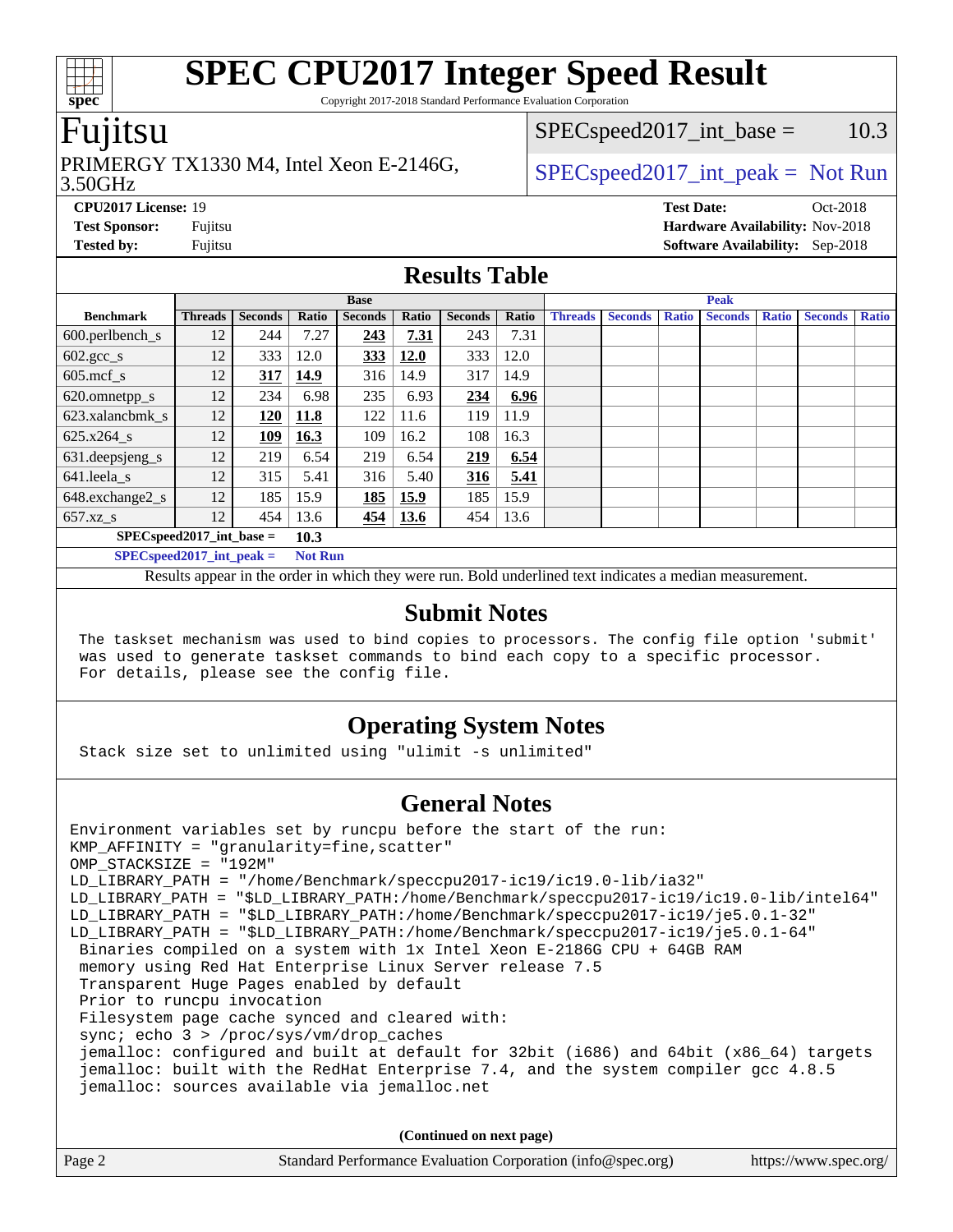Copyright 2017-2018 Standard Performance Evaluation Corporation

#### Fujitsu

PRIMERGY TX1330 M4, Intel Xeon E-2146G,  $\vert$  [SPECspeed2017\\_int\\_peak =](http://www.spec.org/auto/cpu2017/Docs/result-fields.html#SPECspeed2017intpeak) Not Run

 $SPEC speed2017\_int\_base = 10.3$ 

3.50GHz

**[CPU2017 License:](http://www.spec.org/auto/cpu2017/Docs/result-fields.html#CPU2017License)** 19 **[Test Date:](http://www.spec.org/auto/cpu2017/Docs/result-fields.html#TestDate)** Oct-2018 **[Test Sponsor:](http://www.spec.org/auto/cpu2017/Docs/result-fields.html#TestSponsor)** Fujitsu **[Hardware Availability:](http://www.spec.org/auto/cpu2017/Docs/result-fields.html#HardwareAvailability)** Nov-2018 **[Tested by:](http://www.spec.org/auto/cpu2017/Docs/result-fields.html#Testedby)** Fujitsu **[Software Availability:](http://www.spec.org/auto/cpu2017/Docs/result-fields.html#SoftwareAvailability)** Sep-2018

#### **[General Notes \(Continued\)](http://www.spec.org/auto/cpu2017/Docs/result-fields.html#GeneralNotes)**

Yes: The test sponsor attests, as of date of publication, that CVE-2017-5754 (Meltdown) is mitigated in the system as tested and documented. Yes: The test sponsor attests, as of date of publication, that CVE-2017-5753 (Spectre variant 1) is mitigated in the system as tested and documented. Yes: The test sponsor attests, as of date of publication, that CVE-2017-5715 (Spectre variant 2) is mitigated in the system as tested and documented.

#### **[Platform Notes](http://www.spec.org/auto/cpu2017/Docs/result-fields.html#PlatformNotes)**

Page 3 Standard Performance Evaluation Corporation [\(info@spec.org\)](mailto:info@spec.org) <https://www.spec.org/> BIOS configuration: DCU Streamer Prefetcher = Disabled DDR PowerDown and idle counter = PCODE CState Pre-Wake = Disabled Package C-State Un-demotion = Enabled REFRESH\_2X\_MODE = 1- Enabled for WARM or HOT Sysinfo program /home/Benchmark/speccpu2017-ic19/bin/sysinfo Rev: r5797 of 2017-06-14 96c45e4568ad54c135fd618bcc091c0f running on localhost.localdomain Tue Oct 30 14:02:01 2018 SUT (System Under Test) info as seen by some common utilities. For more information on this section, see <https://www.spec.org/cpu2017/Docs/config.html#sysinfo> From /proc/cpuinfo model name : Intel(R) Xeon(R) E-2146G CPU @ 3.50GHz 1 "physical id"s (chips) 12 "processors" cores, siblings (Caution: counting these is hw and system dependent. The following excerpts from /proc/cpuinfo might not be reliable. Use with caution.) cpu cores : 6 siblings : 12 physical 0: cores 0 1 2 3 4 5 From lscpu: Architecture: x86\_64 CPU op-mode(s): 32-bit, 64-bit Byte Order: Little Endian  $CPU(s):$  12 On-line CPU(s) list: 0-11 Thread(s) per core: 2 Core(s) per socket: 6 Socket(s): 1 NUMA node(s): 1 Vendor ID: GenuineIntel CPU family: 6 Model: 158 **(Continued on next page)**

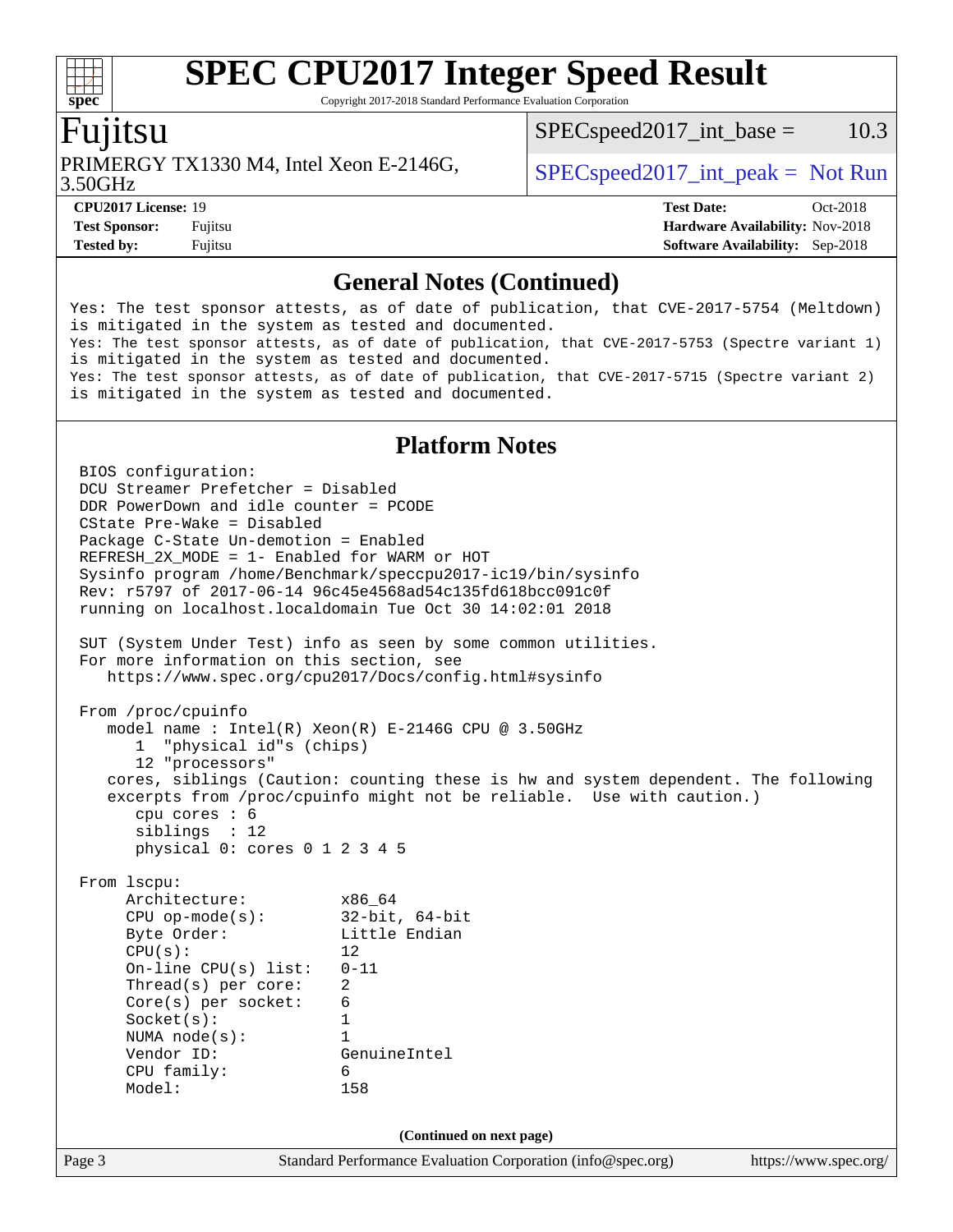Copyright 2017-2018 Standard Performance Evaluation Corporation

## Fujitsu

**[spec](http://www.spec.org/)**

3.50GHz PRIMERGY TX1330 M4, Intel Xeon E-2146G,  $SPEC speed2017\_int\_peak = Not Run$ 

 $SPECspeed2017\_int\_base = 10.3$ 

**[CPU2017 License:](http://www.spec.org/auto/cpu2017/Docs/result-fields.html#CPU2017License)** 19 **[Test Date:](http://www.spec.org/auto/cpu2017/Docs/result-fields.html#TestDate)** Oct-2018 **[Test Sponsor:](http://www.spec.org/auto/cpu2017/Docs/result-fields.html#TestSponsor)** Fujitsu **[Hardware Availability:](http://www.spec.org/auto/cpu2017/Docs/result-fields.html#HardwareAvailability)** Nov-2018 **[Tested by:](http://www.spec.org/auto/cpu2017/Docs/result-fields.html#Testedby)** Fujitsu **[Software Availability:](http://www.spec.org/auto/cpu2017/Docs/result-fields.html#SoftwareAvailability)** Sep-2018

#### **[Platform Notes \(Continued\)](http://www.spec.org/auto/cpu2017/Docs/result-fields.html#PlatformNotes)**

| Model name:                                                                                                                                                                   | $Intel(R) Xeon(R) E-2146G CPU @ 3.50GHz$                                             |  |  |  |  |
|-------------------------------------------------------------------------------------------------------------------------------------------------------------------------------|--------------------------------------------------------------------------------------|--|--|--|--|
| Stepping:                                                                                                                                                                     | 10                                                                                   |  |  |  |  |
| CPU MHz:                                                                                                                                                                      | 4341.033                                                                             |  |  |  |  |
| CPU max MHz:                                                                                                                                                                  | 4500.0000                                                                            |  |  |  |  |
| CPU min MHz:                                                                                                                                                                  | 800.0000                                                                             |  |  |  |  |
| BogoMIPS:                                                                                                                                                                     | 7008.00                                                                              |  |  |  |  |
| Virtualization:                                                                                                                                                               | $VT - x$                                                                             |  |  |  |  |
| L1d cache:                                                                                                                                                                    | 32K                                                                                  |  |  |  |  |
| Lli cache:                                                                                                                                                                    | 32K                                                                                  |  |  |  |  |
| L2 cache:                                                                                                                                                                     | 256K                                                                                 |  |  |  |  |
| L3 cache:                                                                                                                                                                     | 12288K                                                                               |  |  |  |  |
| NUMA node0 CPU(s):                                                                                                                                                            | $0 - 11$                                                                             |  |  |  |  |
| Flags:                                                                                                                                                                        | fpu vme de pse tsc msr pae mce cx8 apic sep mtrr pge mca cmov                        |  |  |  |  |
|                                                                                                                                                                               | pat pse36 clflush dts acpi mmx fxsr sse sse2 ss ht tm pbe syscall nx pdpelgb rdtscp  |  |  |  |  |
|                                                                                                                                                                               | lm constant_tsc art arch_perfmon pebs bts rep_good nopl xtopology nonstop_tsc        |  |  |  |  |
|                                                                                                                                                                               | aperfmperf eagerfpu pni pclmulqdq dtes64 monitor ds_cpl vmx smx est tm2 ssse3 sdbg   |  |  |  |  |
|                                                                                                                                                                               | fma cx16 xtpr pdcm pcid sse4_1 sse4_2 x2apic movbe popcnt tsc_deadline_timer aes     |  |  |  |  |
|                                                                                                                                                                               | xsave avx f16c rdrand lahf_lm abm 3dnowprefetch epb intel_pt tpr_shadow vnmi         |  |  |  |  |
|                                                                                                                                                                               | flexpriority ept vpid fsgsbase tsc_adjust bmil hle avx2 smep bmi2 erms invpcid rtm   |  |  |  |  |
|                                                                                                                                                                               | mpx rdseed adx smap clflushopt xsaveopt xsavec xgetbvl ibpb ibrs stibp dtherm ida    |  |  |  |  |
|                                                                                                                                                                               | arat pln pts hwp hwp_notify hwp_act_window hwp_epp spec_ctrl intel_stibp             |  |  |  |  |
|                                                                                                                                                                               |                                                                                      |  |  |  |  |
| /proc/cpuinfo cache data                                                                                                                                                      |                                                                                      |  |  |  |  |
| cache size : 12288 KB                                                                                                                                                         |                                                                                      |  |  |  |  |
|                                                                                                                                                                               |                                                                                      |  |  |  |  |
| physical chip.<br>available: 1 nodes (0)<br>node 0 cpus: 0 1 2 3 4 5 6 7 8 9 10 11<br>node 0 size: 65277 MB<br>node 0 free: 63175 MB<br>node distances:<br>node<br>0<br>0: 10 | From numactl --hardware WARNING: a numactl 'node' might or might not correspond to a |  |  |  |  |
| From /proc/meminfo                                                                                                                                                            |                                                                                      |  |  |  |  |
| MemTotal:<br>65543968 kB                                                                                                                                                      |                                                                                      |  |  |  |  |
| HugePages Total:                                                                                                                                                              | 0                                                                                    |  |  |  |  |
| Hugepagesize:                                                                                                                                                                 | 2048 kB                                                                              |  |  |  |  |
|                                                                                                                                                                               |                                                                                      |  |  |  |  |
| From /etc/*release* /etc/*version*<br>os-release:                                                                                                                             |                                                                                      |  |  |  |  |
| NAME="Red Hat Enterprise Linux Server"                                                                                                                                        |                                                                                      |  |  |  |  |
| VERSION="7.5 (Maipo)"                                                                                                                                                         |                                                                                      |  |  |  |  |
| ID="rhel"                                                                                                                                                                     |                                                                                      |  |  |  |  |
| ID_LIKE="fedora"                                                                                                                                                              |                                                                                      |  |  |  |  |
| VARIANT="Server"                                                                                                                                                              |                                                                                      |  |  |  |  |
|                                                                                                                                                                               |                                                                                      |  |  |  |  |
| (Continued on next page)                                                                                                                                                      |                                                                                      |  |  |  |  |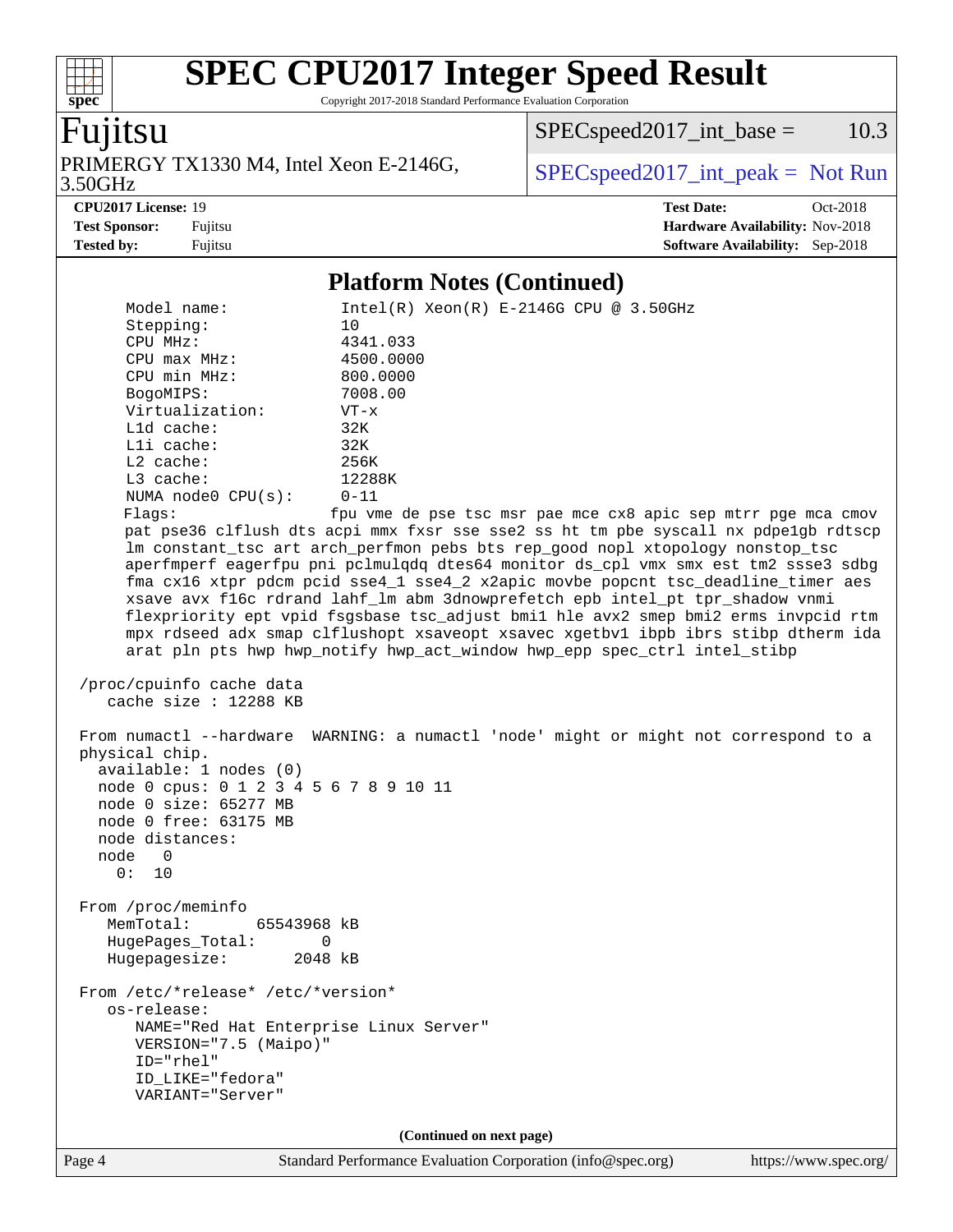Copyright 2017-2018 Standard Performance Evaluation Corporation

#### Fujitsu

**[spec](http://www.spec.org/)**

 $+\ +$ 

3.50GHz PRIMERGY TX1330 M4, Intel Xeon E-2146G,  $\vert$  [SPECspeed2017\\_int\\_peak =](http://www.spec.org/auto/cpu2017/Docs/result-fields.html#SPECspeed2017intpeak) Not Run

 $SPEC speed2017\_int\_base = 10.3$ 

**[Tested by:](http://www.spec.org/auto/cpu2017/Docs/result-fields.html#Testedby)** Fujitsu **[Software Availability:](http://www.spec.org/auto/cpu2017/Docs/result-fields.html#SoftwareAvailability)** Sep-2018

**[CPU2017 License:](http://www.spec.org/auto/cpu2017/Docs/result-fields.html#CPU2017License)** 19 **[Test Date:](http://www.spec.org/auto/cpu2017/Docs/result-fields.html#TestDate)** Oct-2018 **[Test Sponsor:](http://www.spec.org/auto/cpu2017/Docs/result-fields.html#TestSponsor)** Fujitsu **[Hardware Availability:](http://www.spec.org/auto/cpu2017/Docs/result-fields.html#HardwareAvailability)** Nov-2018

#### **[Platform Notes \(Continued\)](http://www.spec.org/auto/cpu2017/Docs/result-fields.html#PlatformNotes)**

 VARIANT\_ID="server" VERSION\_ID="7.5" PRETTY\_NAME="Red Hat Enterprise Linux Server 7.5 (Maipo)" redhat-release: Red Hat Enterprise Linux Server release 7.5 (Maipo) system-release: Red Hat Enterprise Linux Server release 7.5 (Maipo) system-release-cpe: cpe:/o:redhat:enterprise\_linux:7.5:ga:server uname -a: Linux localhost.localdomain 3.10.0-862.el7.x86\_64 #1 SMP Wed Mar 21 18:14:51 EDT 2018 x86\_64 x86\_64 x86\_64 GNU/Linux run-level 3 Oct 30 13:56 SPEC is set to: /home/Benchmark/speccpu2017-ic19 Filesystem Type Size Used Avail Use% Mounted on /dev/mapper/rhel-home xfs 150G 33G 118G 22% /home Additional information from dmidecode follows. WARNING: Use caution when you interpret this section. The 'dmidecode' program reads system data which is "intended to allow hardware to be accurately determined", but the intent may not be met, as there are frequent changes to hardware, firmware, and the "DMTF SMBIOS" standard. BIOS FUJITSU // American Megatrends Inc. V5.0.0.13 R1.0.0 for D3673-A1x 09/14/2018 Memory: 4x SK Hynix HMA82GU7CJR8N-VK 16 GB 2 rank 2667

(End of data from sysinfo program)

#### **[Compiler Version Notes](http://www.spec.org/auto/cpu2017/Docs/result-fields.html#CompilerVersionNotes)**

============================================================================== CC 600.perlbench\_s(base) 602.gcc\_s(base) 605.mcf\_s(base) 625.x264\_s(base) 657.xz\_s(base) ----------------------------------------------------------------------------- icc (ICC) 19.0.0.117 20180804 Copyright (C) 1985-2018 Intel Corporation. All rights reserved. ------------------------------------------------------------------------------ ============================================================================== CXXC 620.omnetpp\_s(base) 623.xalancbmk\_s(base) 631.deepsjeng\_s(base) 641.leela\_s(base) ----------------------------------------------------------------------------- icpc (ICC) 19.0.0.117 20180804 Copyright (C) 1985-2018 Intel Corporation. All rights reserved. ------------------------------------------------------------------------------

**(Continued on next page)**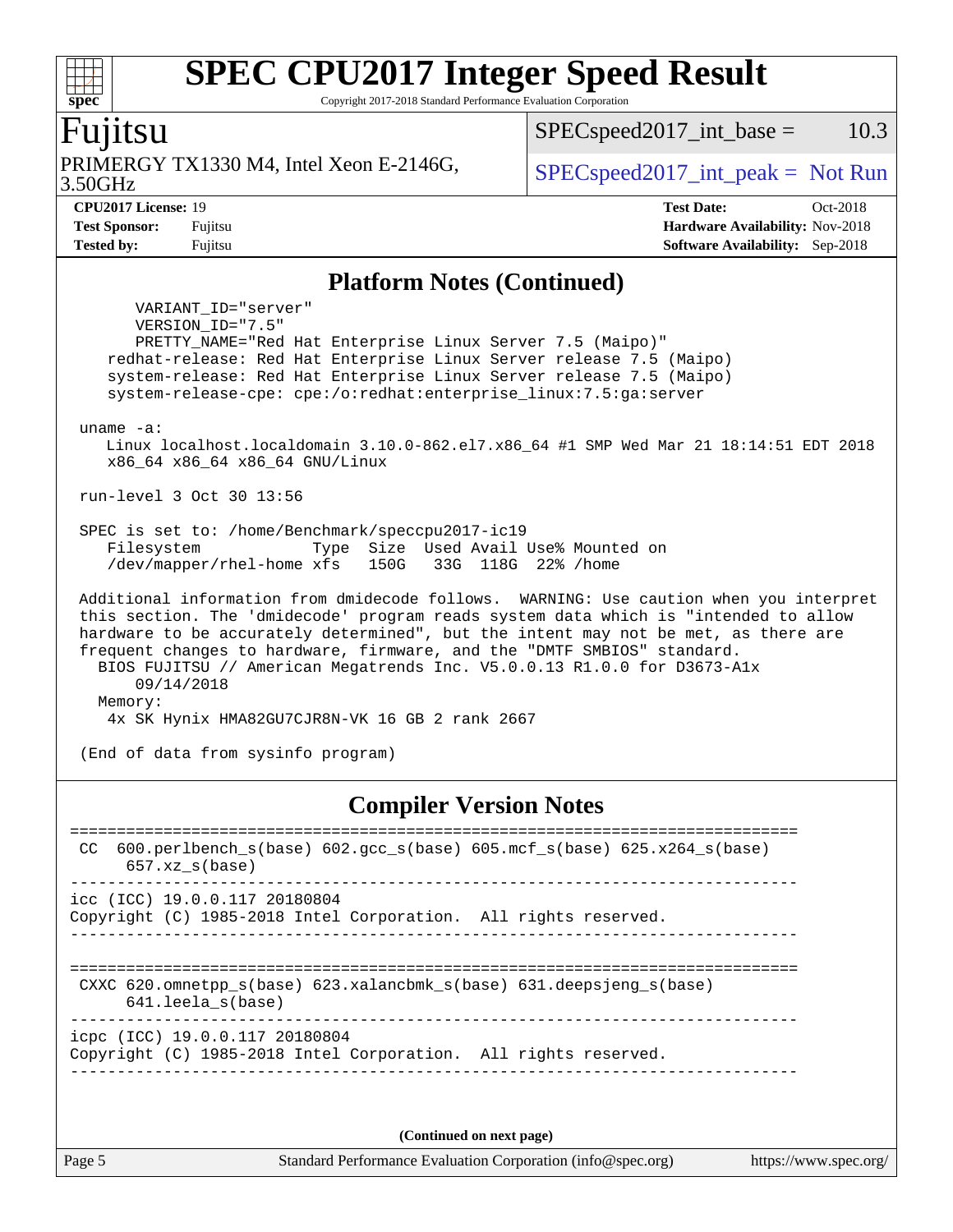Copyright 2017-2018 Standard Performance Evaluation Corporation

### Fujitsu

**[spec](http://www.spec.org/)**

 $+\ +$ 

PRIMERGY TX1330 M4, Intel Xeon E-2146G,  $\vert$  [SPECspeed2017\\_int\\_peak =](http://www.spec.org/auto/cpu2017/Docs/result-fields.html#SPECspeed2017intpeak) Not Run

 $SPEC speed2017\_int\_base = 10.3$ 

3.50GHz

**[CPU2017 License:](http://www.spec.org/auto/cpu2017/Docs/result-fields.html#CPU2017License)** 19 **[Test Date:](http://www.spec.org/auto/cpu2017/Docs/result-fields.html#TestDate)** Oct-2018 **[Test Sponsor:](http://www.spec.org/auto/cpu2017/Docs/result-fields.html#TestSponsor)** Fujitsu **[Hardware Availability:](http://www.spec.org/auto/cpu2017/Docs/result-fields.html#HardwareAvailability)** Nov-2018 **[Tested by:](http://www.spec.org/auto/cpu2017/Docs/result-fields.html#Testedby)** Fujitsu **[Software Availability:](http://www.spec.org/auto/cpu2017/Docs/result-fields.html#SoftwareAvailability)** Sep-2018

#### **[Compiler Version Notes \(Continued\)](http://www.spec.org/auto/cpu2017/Docs/result-fields.html#CompilerVersionNotes)**

============================================================================== FC 648.exchange2\_s(base) ------------------------------------------------------------------------------

ifort (IFORT) 19.0.0.117 20180804

Copyright (C) 1985-2018 Intel Corporation. All rights reserved.

------------------------------------------------------------------------------

### **[Base Compiler Invocation](http://www.spec.org/auto/cpu2017/Docs/result-fields.html#BaseCompilerInvocation)**

[C benchmarks](http://www.spec.org/auto/cpu2017/Docs/result-fields.html#Cbenchmarks):

[icc -m64 -std=c11](http://www.spec.org/cpu2017/results/res2018q4/cpu2017-20181113-09809.flags.html#user_CCbase_intel_icc_64bit_c11_33ee0cdaae7deeeab2a9725423ba97205ce30f63b9926c2519791662299b76a0318f32ddfffdc46587804de3178b4f9328c46fa7c2b0cd779d7a61945c91cd35)

[C++ benchmarks:](http://www.spec.org/auto/cpu2017/Docs/result-fields.html#CXXbenchmarks) [icpc -m64](http://www.spec.org/cpu2017/results/res2018q4/cpu2017-20181113-09809.flags.html#user_CXXbase_intel_icpc_64bit_4ecb2543ae3f1412ef961e0650ca070fec7b7afdcd6ed48761b84423119d1bf6bdf5cad15b44d48e7256388bc77273b966e5eb805aefd121eb22e9299b2ec9d9)

[Fortran benchmarks](http://www.spec.org/auto/cpu2017/Docs/result-fields.html#Fortranbenchmarks): [ifort -m64](http://www.spec.org/cpu2017/results/res2018q4/cpu2017-20181113-09809.flags.html#user_FCbase_intel_ifort_64bit_24f2bb282fbaeffd6157abe4f878425411749daecae9a33200eee2bee2fe76f3b89351d69a8130dd5949958ce389cf37ff59a95e7a40d588e8d3a57e0c3fd751)

### **[Base Portability Flags](http://www.spec.org/auto/cpu2017/Docs/result-fields.html#BasePortabilityFlags)**

 600.perlbench\_s: [-DSPEC\\_LP64](http://www.spec.org/cpu2017/results/res2018q4/cpu2017-20181113-09809.flags.html#b600.perlbench_s_basePORTABILITY_DSPEC_LP64) [-DSPEC\\_LINUX\\_X64](http://www.spec.org/cpu2017/results/res2018q4/cpu2017-20181113-09809.flags.html#b600.perlbench_s_baseCPORTABILITY_DSPEC_LINUX_X64) 602.gcc\_s: [-DSPEC\\_LP64](http://www.spec.org/cpu2017/results/res2018q4/cpu2017-20181113-09809.flags.html#suite_basePORTABILITY602_gcc_s_DSPEC_LP64) 605.mcf\_s: [-DSPEC\\_LP64](http://www.spec.org/cpu2017/results/res2018q4/cpu2017-20181113-09809.flags.html#suite_basePORTABILITY605_mcf_s_DSPEC_LP64) 620.omnetpp\_s: [-DSPEC\\_LP64](http://www.spec.org/cpu2017/results/res2018q4/cpu2017-20181113-09809.flags.html#suite_basePORTABILITY620_omnetpp_s_DSPEC_LP64) 623.xalancbmk\_s: [-DSPEC\\_LP64](http://www.spec.org/cpu2017/results/res2018q4/cpu2017-20181113-09809.flags.html#suite_basePORTABILITY623_xalancbmk_s_DSPEC_LP64) [-DSPEC\\_LINUX](http://www.spec.org/cpu2017/results/res2018q4/cpu2017-20181113-09809.flags.html#b623.xalancbmk_s_baseCXXPORTABILITY_DSPEC_LINUX) 625.x264\_s: [-DSPEC\\_LP64](http://www.spec.org/cpu2017/results/res2018q4/cpu2017-20181113-09809.flags.html#suite_basePORTABILITY625_x264_s_DSPEC_LP64) 631.deepsjeng\_s: [-DSPEC\\_LP64](http://www.spec.org/cpu2017/results/res2018q4/cpu2017-20181113-09809.flags.html#suite_basePORTABILITY631_deepsjeng_s_DSPEC_LP64) 641.leela\_s: [-DSPEC\\_LP64](http://www.spec.org/cpu2017/results/res2018q4/cpu2017-20181113-09809.flags.html#suite_basePORTABILITY641_leela_s_DSPEC_LP64) 648.exchange2\_s: [-DSPEC\\_LP64](http://www.spec.org/cpu2017/results/res2018q4/cpu2017-20181113-09809.flags.html#suite_basePORTABILITY648_exchange2_s_DSPEC_LP64) 657.xz\_s: [-DSPEC\\_LP64](http://www.spec.org/cpu2017/results/res2018q4/cpu2017-20181113-09809.flags.html#suite_basePORTABILITY657_xz_s_DSPEC_LP64)

### **[Base Optimization Flags](http://www.spec.org/auto/cpu2017/Docs/result-fields.html#BaseOptimizationFlags)**

[C benchmarks](http://www.spec.org/auto/cpu2017/Docs/result-fields.html#Cbenchmarks):

```
-Wl,-z,muldefs -xCORE-AVX2 -ipo -O3 -no-prec-div
-qopt-mem-layout-trans=3 -qopenmp -DSPEC_OPENMP
-L/usr/local/je5.0.1-64/lib -ljemalloc
```

```
C++ benchmarks: 
-Wl,-z,muldefs -xCORE-AVX2 -ipo -O3 -no-prec-div
-qopt-mem-layout-trans=3 -L/usr/local/je5.0.1-64/lib -ljemalloc
```
**(Continued on next page)**

Page 6 Standard Performance Evaluation Corporation [\(info@spec.org\)](mailto:info@spec.org) <https://www.spec.org/>